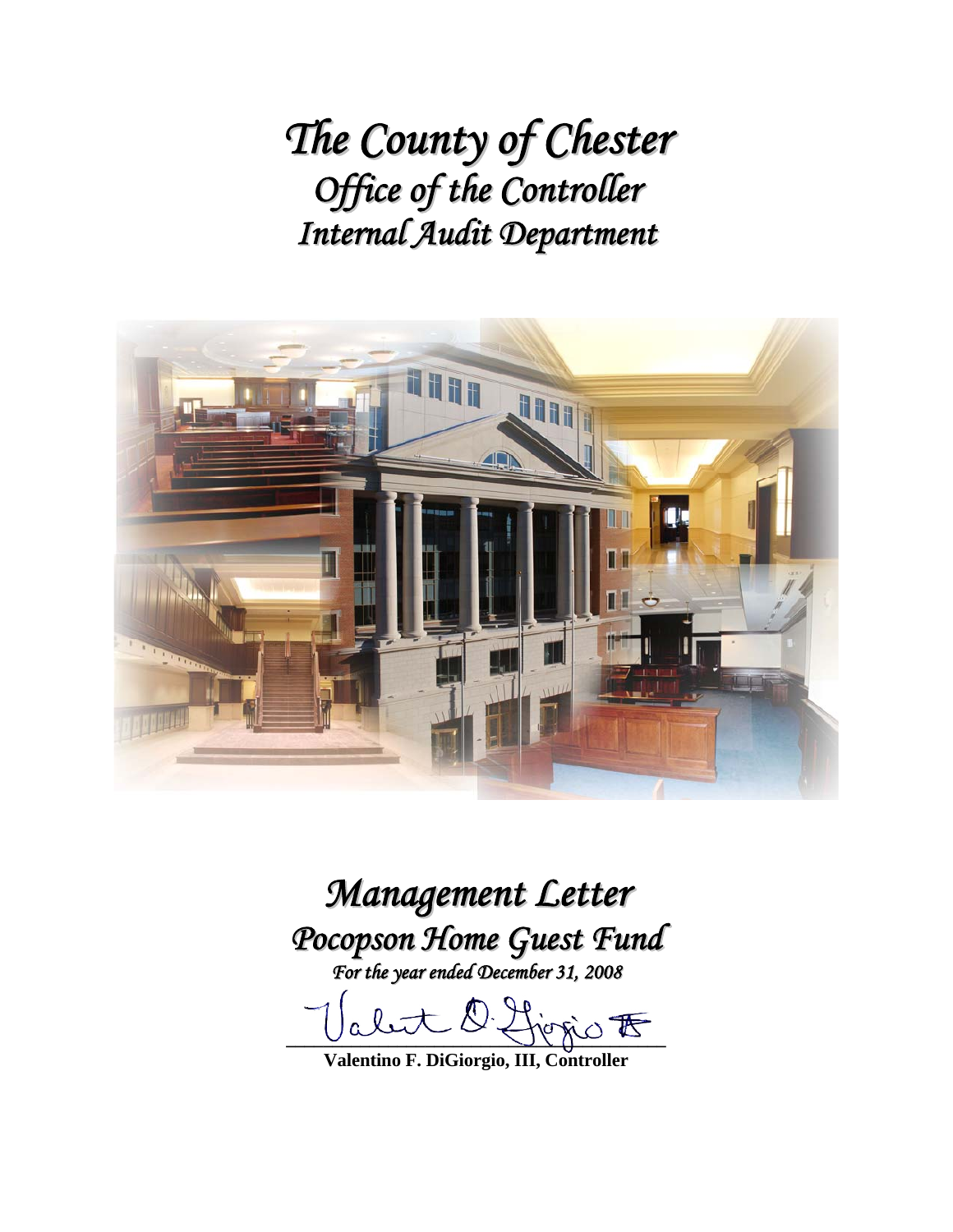#### **To: Tom Mancill, Accounting Director Pocopson Home**

# *Introduction*

On May 13, 2009, Internal Audit completed an audit of the *Pocopson Home Guest Fund (Fund)* for the year ended December 31, 2008. Gretchen W. Sohn, CIA, was the auditor-incharge. Internal Audit is required by County Code to review county offices annually to ensure compliance with policies and procedures and to assess their overall internal control structure. The scope of our audit included a review of the following:

- Cash and Petty Cash
- Cash Receipts
- Cash Disbursements
- Voided Transactions
- Overall Compliance.

We conducted our audit in accordance with generally accepted auditing standards and standards applicable to financial audits contained in *Government Auditing Standards* published by the Comptroller of the United States. We have also issued our Independent Auditor's Report on Compliance and Internal Control over Financial Reporting concurrent with this Management Letter. Disclosures and other information in that Report (also dated May 13, 2009) should be considered in conjunction with this Management Letter.

# *Executive Summary*

The management and staff of the Pocopson Home are, in all material respects, in compliance with Federal and Commonwealth regulations applicable to the maintenance of the *Fund*. The audit disclosed no procedural or internal control weaknesses.

The management and staff of the Pocopson Home should be commended for their dedication to excellence. The Internal Audit Department offers its compliments to an extremely knowledgeable and well-trained staff.

We would like to thank the accounting director and the accounting staff for their cooperation and assistance during the course of this audit.

Please feel free to contact our office at (610) 344-6797 should you have any questions or concerns.